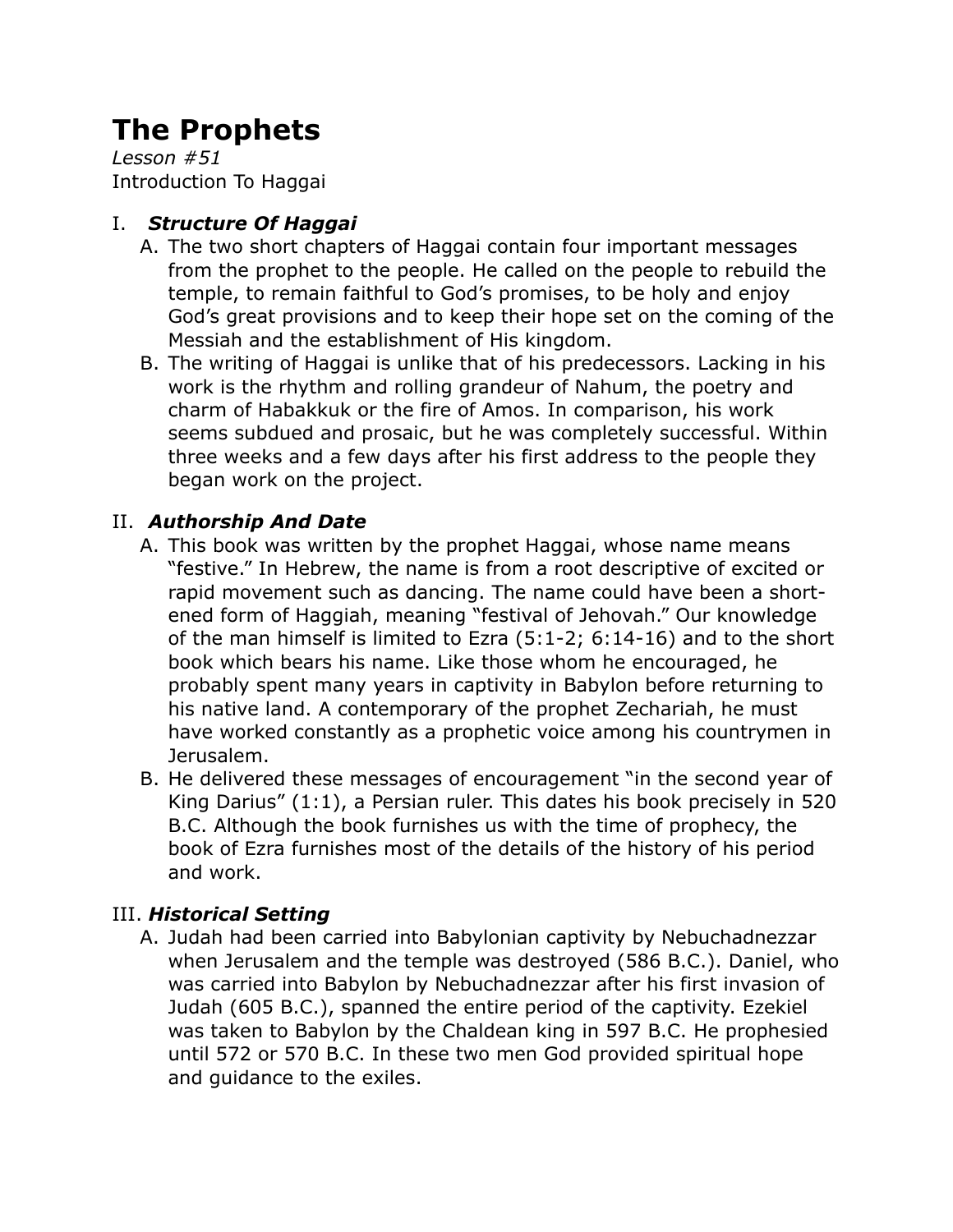- B. Following Nebuchadnezzar's death (562 B.C.), Babylon had a series of weak rulers; there was not one who could continue the work of the great founder of the empire or who could hold it together. By 549 B.C. Cyrus, a Persian, had defeated the Median king and united the Medes and Persians under his own rule. In 539 B.C., while Nabonidas, king of Chaldea, was away and his son, Belshazzar, acted in his stead, Cyrus entered and took the city of Babylon. To rule over the city he appointed a "phantom king," known in the Bible as Darius the Mede. This man is not to be confused with Darius Hystaspes of Haggai's book. Darius the Mede was probably Gubaru (or Gabryas) of secular history.
- C. Cyrus demonstrated an unusually benevolent spirit and attitude toward those he conquered. His disposition was to reverse the practice of the Assyrian and Babylonian conquerors who transplanted conquered peoples from their homeland into distant places and transported others from their land into the conquered land. Soon after his conquest of Babylonia, Cyrus issued a decree that the various exiled peoples could return to their own lands, rebuild the temples to their deities and call on their gods to act favorably toward him and his house. The account of the decree concerning the Jews is found in 2 Chronicles 36 and Ezra 1. The decree was issued some time in 538 B.C.; the first group of exiles returned under Zerubbabel in 536 B.C. Over 150 years before, Isaiah had prophesied that Jehovah would raise up one named Cyrus, whom He designated as His servant, who would allow a remnant to return (44:24-45:7). From this some have concluded that Cyrus was a monotheist, but this is incorrect; he sought the favor of all the gods. There is no evidence that he was a worshiper of Ahura Mazda, the Persian lord of light and goodness, whose attributes are said to have been life, truth and righteousness. However, Ahura Mazda was the god of Darius I. In the Cyrus Cylinder, discovered in 1880, Cyrus claims that Marduk, god of the Chaldeans, looked through all the lands for one to lead the troops in delivering Babylon, selected him, and accompanied the great general in his conquests.
- D. Cyrus was succeeded by his son, Cambyses (529-522 B.C.), who had none of the greatness of heart of his father. Cambyses invaded Egypt with carefully laid plans for its conquest, but was called home by a rebellion in which the schemer Gomates posed as the brother of Cambyses. Secretly Cambyses had already put that brother to death. Unable to face the humiliation of having slain his own brother, there is strong evidence that Cambyses took his life while en route to Babylon.
- E. The empire was thrown into a state of upheaval, convulsed by a series of revolts, especially in the east. Darius I, Hystaspes (522-486 B.C.), with the aid of his father, Hystaspes, an able general, and one or two others on whom he could depend, put down these revolts one by one.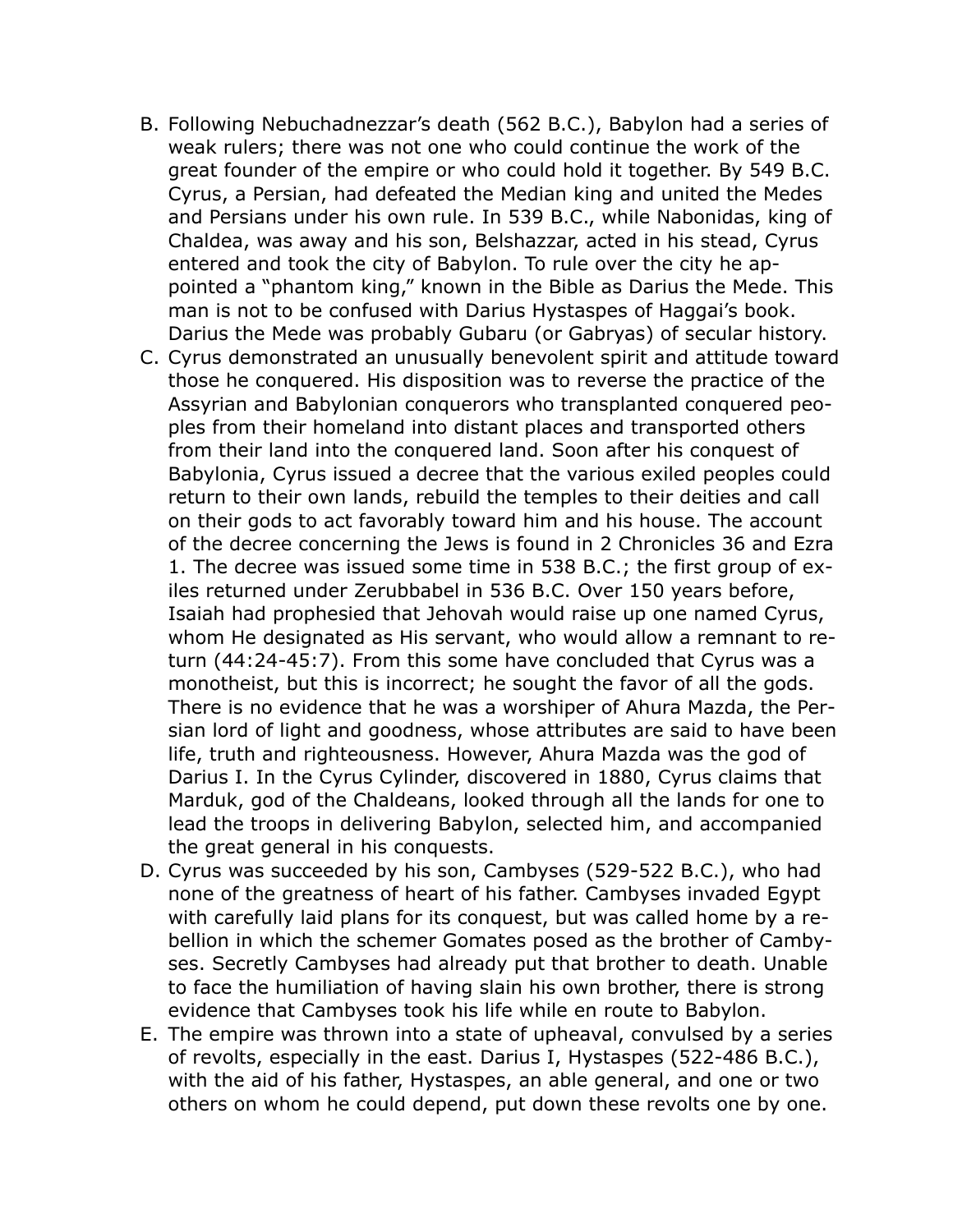In his record he lists nine specific major revolts; there are others not listed. He is described as "an able administrator as well as a successful general" (Sayce). To him is ascribed the credit for organizing the empire into a consistent whole.

F. Upon their return to Jerusalem, 536 B.C., the Jews erected or restored the altar of sacrifices to Jehovah and laid the foundation of the temple. At this point they ceased work on the temple until the second year of Darius I, when Haggai and Zechariah were called to the work of arousing their fellow Jews to complete the work begun sixteen years earlier. The condition of the Jews seems to have been wretched and miserable. Circumstances in Judea had not been as they had anticipated. The cities and houses lay in rubble, the walls were torn down and the land had been neglected for fifty years. Food was scarce and the land had not produced as they had expected. Neighboring peoples were unfriendly and at times antagonistic to them. As a whole, the picture was quite discouraging.

#### IV. *Scriptural Contribution*

- A. Perhaps the most striking feature in Haggai's message is the repeated appeal to Jehovah as the source of his word. In some form he uses the appeal "saith the Lord," "the word of the Lord of hosts," and similar expressions twenty-six times in the four short addresses of thirty-eight verses. This appeal to the divine origin of what he said stirred the people, moved their hearts and produced results.
- B. Haggai urged the people to put rebuilding the temple at the top of their list of priorities. This shows that authentic worship is a very important matter and this is why he is known as the "prophet of the temple." The rebuilt temple in Jerusalem was important as a place of worship and sacrifice. Centuries later, at the death of Jesus "the veil of the temple was rent in the midst" (Luke 23:45), demonstrating that He had given Himself as the eternal sacrifice on our behalf and that Christ had laid the old system of worship aside.

#### V. *Special Considerations*

- A. The book of Haggai ends with a beautiful promise of the coming of the Messiah. Meanwhile, God's special servant, Zerubbabel, was to serve as a "signet" (2:23), a sign or promise of the glorious days to come. As the Jewish governor of Jerusalem under appointment by the Persians, Zerubbabel showed there was hope for the full restoration of God's covenant people in their native land.
- B. The book of Haggai supplies us with several permanent lessons. First, there is the divine origin of all successful preaching. Haggai was deeply committed to his message because it was God's message. Second, the